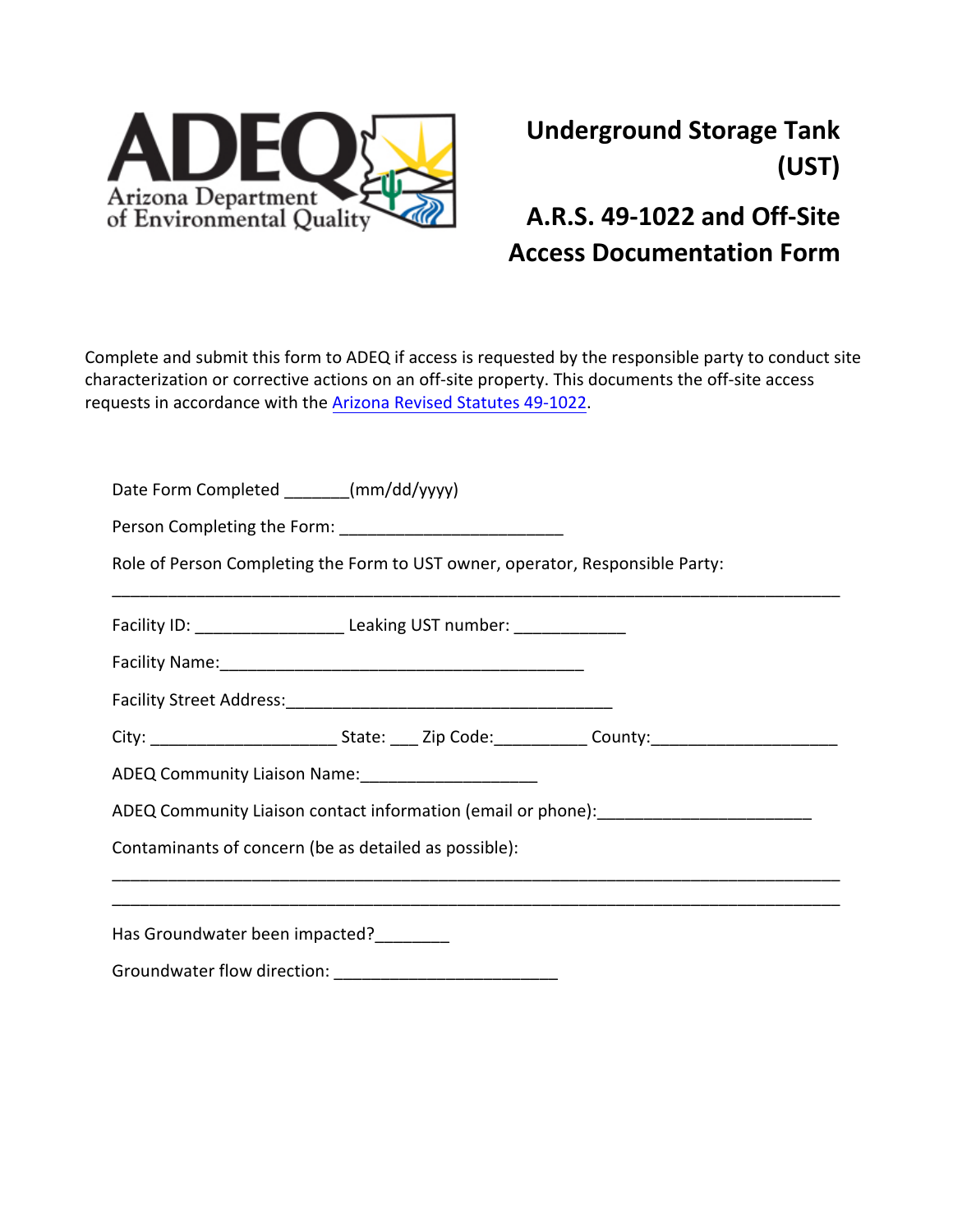Checklist for compiling documentation regarding the A.R.S. 49-1022 process for obtaining off-site property access:

| Facility owner and adjacent property owners identified in table on Page 3.                                                                                                                                                                                                                                                                                                                                          |
|---------------------------------------------------------------------------------------------------------------------------------------------------------------------------------------------------------------------------------------------------------------------------------------------------------------------------------------------------------------------------------------------------------------------|
| Facility owner and adjacent property owners contacted via compliance documentation.<br>Responsible Party has sent at least two written requests to allow access and<br>verification the property owner received the written requests (included in attachments -<br>see Page 4); written requests may include the ADEQ educational materials to the public<br>regarding requested site access for corrective action. |
| Facility owner and adjacent property owner reasonable compensation offered (included<br>in attachments - see Page 4). Reasonable compensation may be reimbursed if the<br>facility is conducting the corrective actions under the State Lead or Preapproval<br>Programs.                                                                                                                                            |
| Evidence contamination is likely to spread or increase in severity if access to property<br>not obtained.                                                                                                                                                                                                                                                                                                           |
| Request ADEQ to issue a notice providing the proposed corrective action to the<br>property owner (by indicating "yes" in last column of table on Page 3).                                                                                                                                                                                                                                                           |
| Additional information that may be attached with this form includes additional<br>supplemental documentation for request off-site access (including failed attempts),<br>signed access agreements, etc. (see Page 5).                                                                                                                                                                                               |
| Please submit the form electronically, either included with an Other Informational Report,                                                                                                                                                                                                                                                                                                                          |
| Site Characterization Report, Periodic Site Status Report or as a standalone document, to                                                                                                                                                                                                                                                                                                                           |
| the Site's Corrective Action Project Manager's email and USTCAS@azdeq.gov.                                                                                                                                                                                                                                                                                                                                          |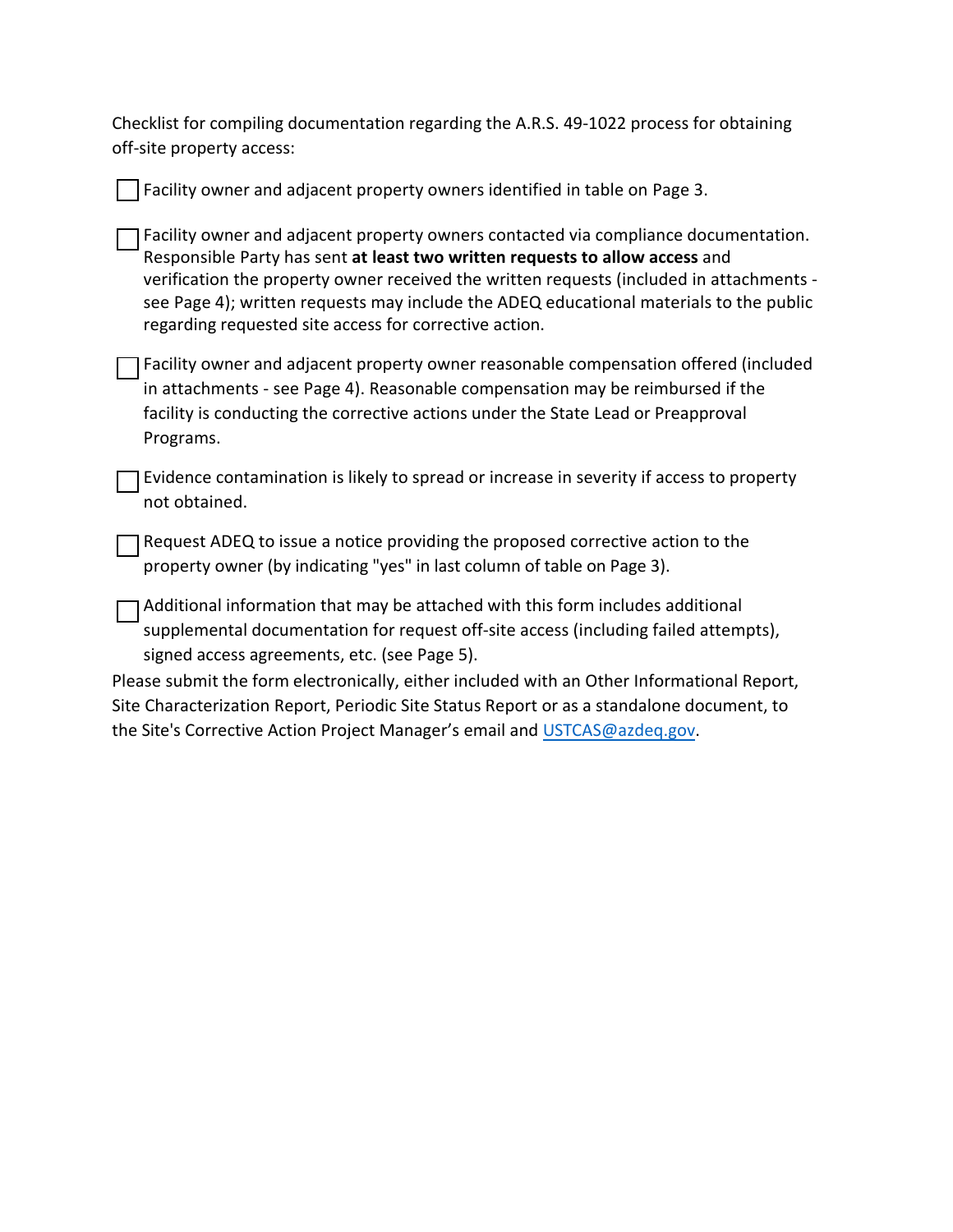Complete table by providing requested information, should additional properties need to be added due to plume migration or additional properties located adjacent to the facility. Submit updates to this table if the facility or adjacent property ownership or use change.

| Direction<br>from<br>Facility | <b>Property Address</b> | Property<br>Use | Property<br>Owner | <b>Property Owner Mailing</b><br>Address (if different from<br>property) | Property owner<br>additional<br>contact<br>(email/phone) | Property owner has been<br>contacted regarding site<br>access, including<br>reasonable compensation<br>offer and documented<br>receipt of request (Yes,<br>with attachments/ No) | ADEQ<br>involvement<br>requested?<br>(Yes/No) |
|-------------------------------|-------------------------|-----------------|-------------------|--------------------------------------------------------------------------|----------------------------------------------------------|----------------------------------------------------------------------------------------------------------------------------------------------------------------------------------|-----------------------------------------------|
| Facility                      |                         |                 |                   |                                                                          |                                                          |                                                                                                                                                                                  |                                               |
| North                         |                         |                 |                   |                                                                          |                                                          |                                                                                                                                                                                  |                                               |
| East                          |                         |                 |                   |                                                                          |                                                          |                                                                                                                                                                                  |                                               |
| South                         |                         |                 |                   |                                                                          |                                                          |                                                                                                                                                                                  |                                               |
| West                          |                         |                 |                   |                                                                          |                                                          |                                                                                                                                                                                  |                                               |
|                               |                         |                 |                   |                                                                          |                                                          |                                                                                                                                                                                  |                                               |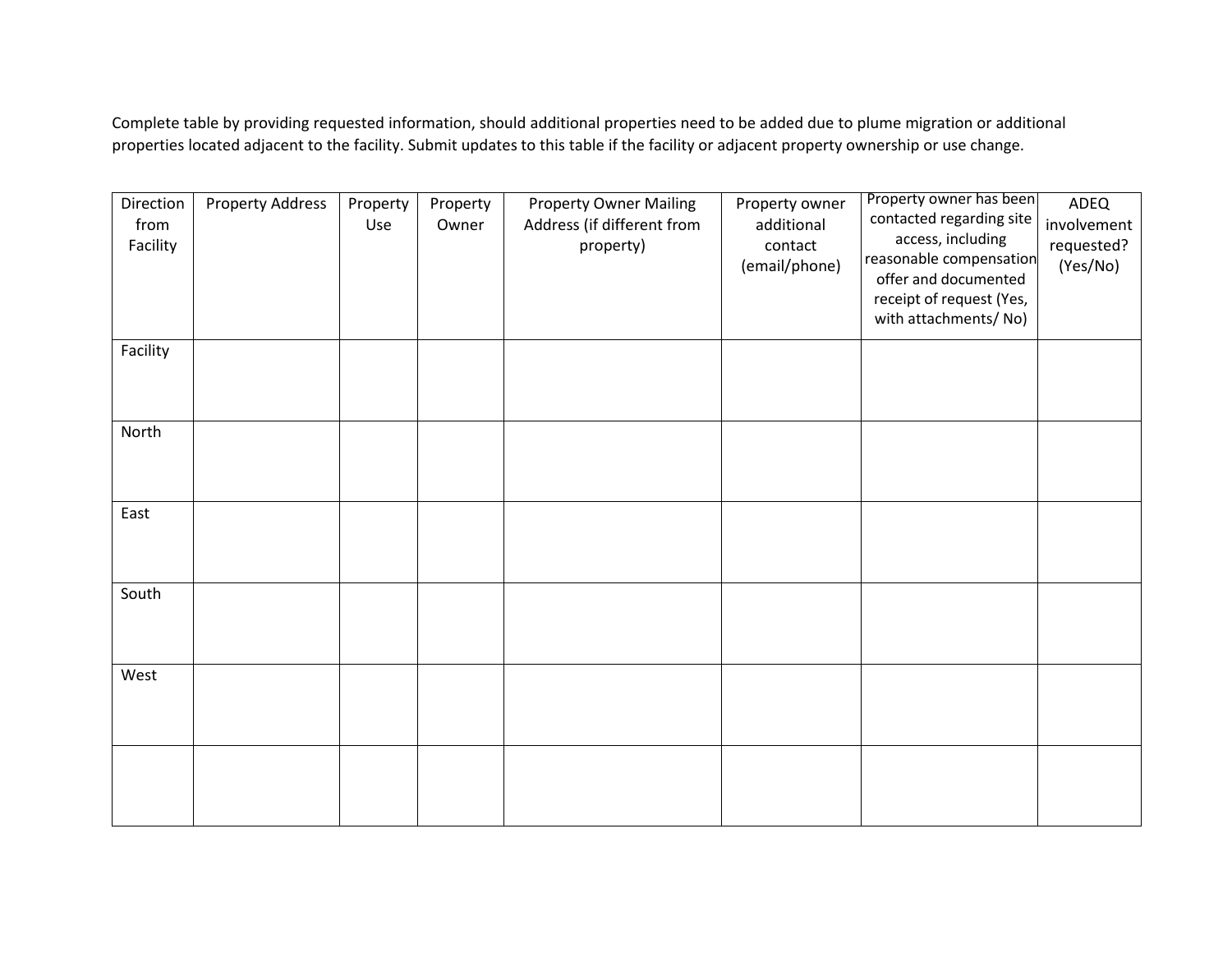## Attachments: Documents pertaining to A.R.S. 49-1022 (add documents to this section)

These are documents ADEQ recognizes as compliance documentation and will be taken into consideration for ADEQ-requested assistance in gaining site access. These include: letters with certified mail returns, proof of reasonable compensation offer, and emails with a response from the property owner including email read receipts.